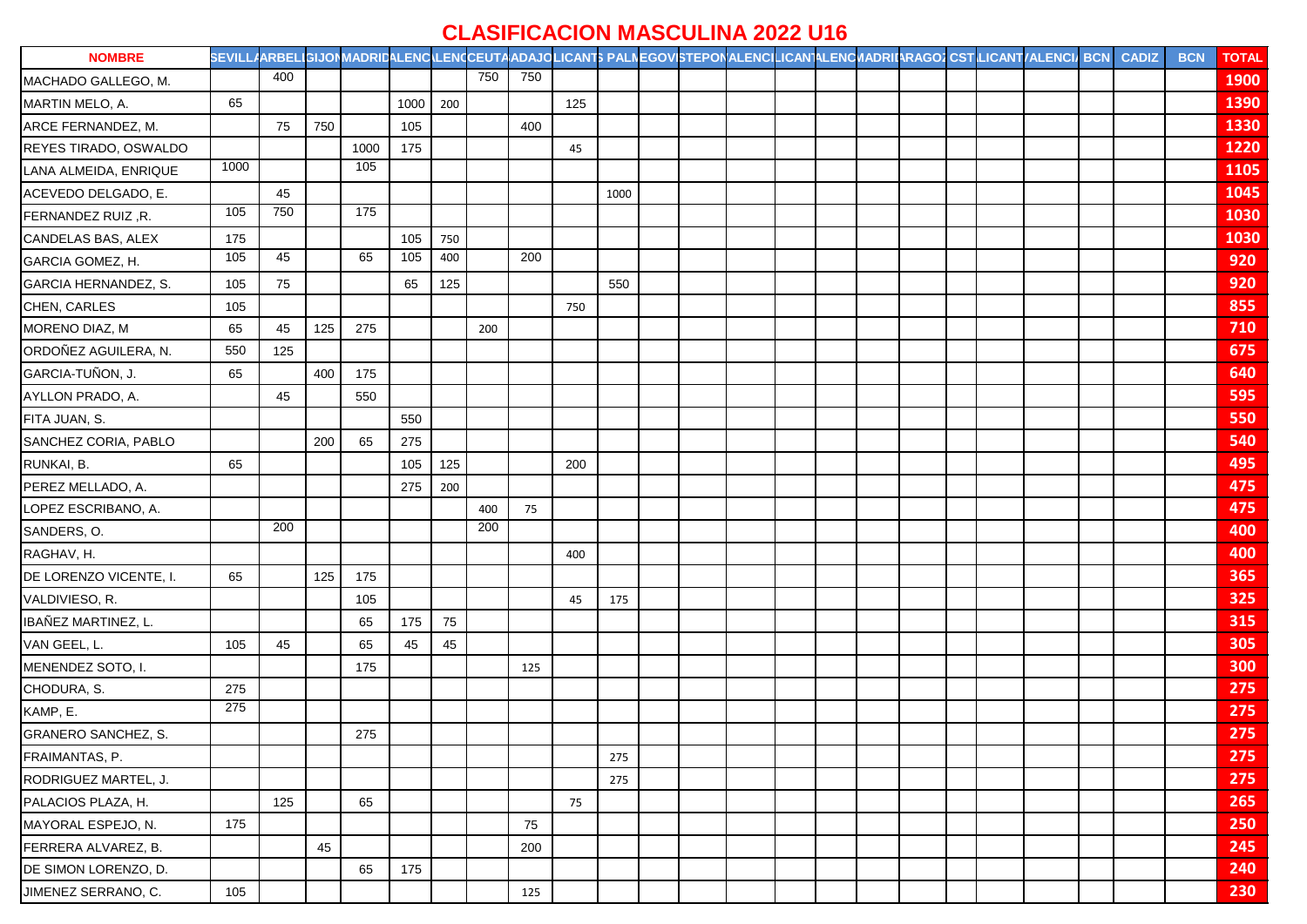| PEREZ NAVARRO, P.        | 175 | 45  |     |     |     |     |     |    |     |     |  |  |  |  |  |  | 220        |
|--------------------------|-----|-----|-----|-----|-----|-----|-----|----|-----|-----|--|--|--|--|--|--|------------|
| CARBONELL GIL, A.        |     |     |     |     | 175 | 45  |     |    |     |     |  |  |  |  |  |  | 220        |
| DE LORENZO VICENTE, G.   |     |     | 45  | 105 | 65  |     |     |    |     |     |  |  |  |  |  |  | 215        |
| RAMOS CABRERA, MARCOS    |     |     |     | 65  |     |     |     | 75 | 75  |     |  |  |  |  |  |  | 215        |
| LORENZO FIGUEREDO, D.    | 65  | 75  |     | 65  |     |     |     |    |     |     |  |  |  |  |  |  | 205        |
| VERGES BERNALDO, D.      |     |     |     | 65  | 65  | 75  |     |    |     |     |  |  |  |  |  |  | 205        |
| MOURE CARRERAS, JORDI    |     | 200 |     |     |     |     |     |    |     |     |  |  |  |  |  |  | 200        |
| FERNANDEZ ORNIA, GONZALO |     |     | 200 |     |     |     |     |    |     |     |  |  |  |  |  |  | 200        |
| MAESTRE GOMEZ, E.        |     | 75  |     |     |     |     |     |    | 125 |     |  |  |  |  |  |  | 200        |
| ESPINOSA FLORES, M.      |     |     |     |     |     |     |     |    | 200 |     |  |  |  |  |  |  | 200        |
| SALVADOR CIVERA, H.      |     |     |     |     | 65  | 125 |     |    |     |     |  |  |  |  |  |  | 190        |
| NAVARRO DURAN, F.        | 65  |     |     |     |     |     |     |    | 125 |     |  |  |  |  |  |  | <b>190</b> |
| GARCIA RODRIGUEZ, P.     | 65  |     |     |     | 45  |     |     |    | 75  |     |  |  |  |  |  |  | 185        |
| PINTO SANSANO, H.        | 105 |     |     |     |     | 75  |     |    |     |     |  |  |  |  |  |  | 180        |
| AZA CASASECA, J.         |     |     |     |     | 105 |     |     | 75 |     |     |  |  |  |  |  |  | 180        |
| MUÑOZ BOTIA, D.          | 175 |     |     |     |     |     |     |    |     |     |  |  |  |  |  |  | 175        |
| HERNANDEZ FERNANDEZ, D.  |     |     | 45  | 65  | 65  |     |     |    |     |     |  |  |  |  |  |  | 175        |
| ORTEGA FERRERO, D.       |     |     |     |     |     |     |     |    |     | 175 |  |  |  |  |  |  | 175        |
| ROMERO GUERRA, S.        |     |     |     |     |     |     |     |    |     | 175 |  |  |  |  |  |  | 175        |
| ROS SALVATIERRA, A.      |     |     |     |     |     |     |     |    |     | 175 |  |  |  |  |  |  | 175        |
| FONSECA GARCIA, A.       | 65  |     |     | 105 |     |     |     |    |     |     |  |  |  |  |  |  | 170        |
| PARDO CANO, A.           | 65  |     |     | 105 |     |     |     |    |     |     |  |  |  |  |  |  | 170        |
| CASTAÑEDA GUIL, M        |     |     |     | 105 | 65  |     |     |    |     |     |  |  |  |  |  |  | 170        |
| FERNANDEZ SANCHIS, B.    |     |     |     | 105 | 45  |     |     |    |     |     |  |  |  |  |  |  | 150        |
| PRATS NAVARRETE, J.      |     |     |     |     | 105 | 45  |     |    |     |     |  |  |  |  |  |  | 150        |
| POTTBECKER, M.           |     |     |     | 105 |     |     |     |    | 45  |     |  |  |  |  |  |  | 150        |
| SENDRA MARTINEZ, I.      |     |     |     |     | 105 |     |     |    | 45  |     |  |  |  |  |  |  | 150        |
| ZARCO CAMPO, D.          |     | 75  |     | 65  |     |     |     |    |     |     |  |  |  |  |  |  | 140        |
| FERRANDO FARRAS, M.      |     |     |     |     | 65  | 75  |     |    |     |     |  |  |  |  |  |  | 140        |
| VARELA PUEYO, R.         |     |     |     |     | 65  | 75  |     |    |     |     |  |  |  |  |  |  | 140        |
| NAVARRO PELAEZ, A.       |     |     |     |     | 65  |     |     |    | 75  |     |  |  |  |  |  |  | 140        |
| VEDIA SANCHEZ, G.        |     |     |     | 65  | 65  |     |     |    |     |     |  |  |  |  |  |  | 130        |
| ADELINO LOPEZ D.         |     | 125 |     |     |     |     |     |    |     |     |  |  |  |  |  |  | 125        |
| PALOMAR SUAU, XAVIER     |     | 125 |     |     |     |     |     |    |     |     |  |  |  |  |  |  | 125        |
| CARBALLAR FIGAREDO, D.   |     |     | 125 |     |     |     |     |    |     |     |  |  |  |  |  |  | 125        |
| PEREIRA FLORES, E.       |     |     | 125 |     |     |     |     |    |     |     |  |  |  |  |  |  | 125        |
| JUAN MAÑO, N.            |     |     |     |     |     | 125 |     |    |     |     |  |  |  |  |  |  | 125        |
| SCHIVER, L.              |     |     |     |     |     |     | 125 |    |     |     |  |  |  |  |  |  | 125        |
| ORTIGOSA, P.             |     |     |     |     |     |     | 125 |    |     |     |  |  |  |  |  |  | 125        |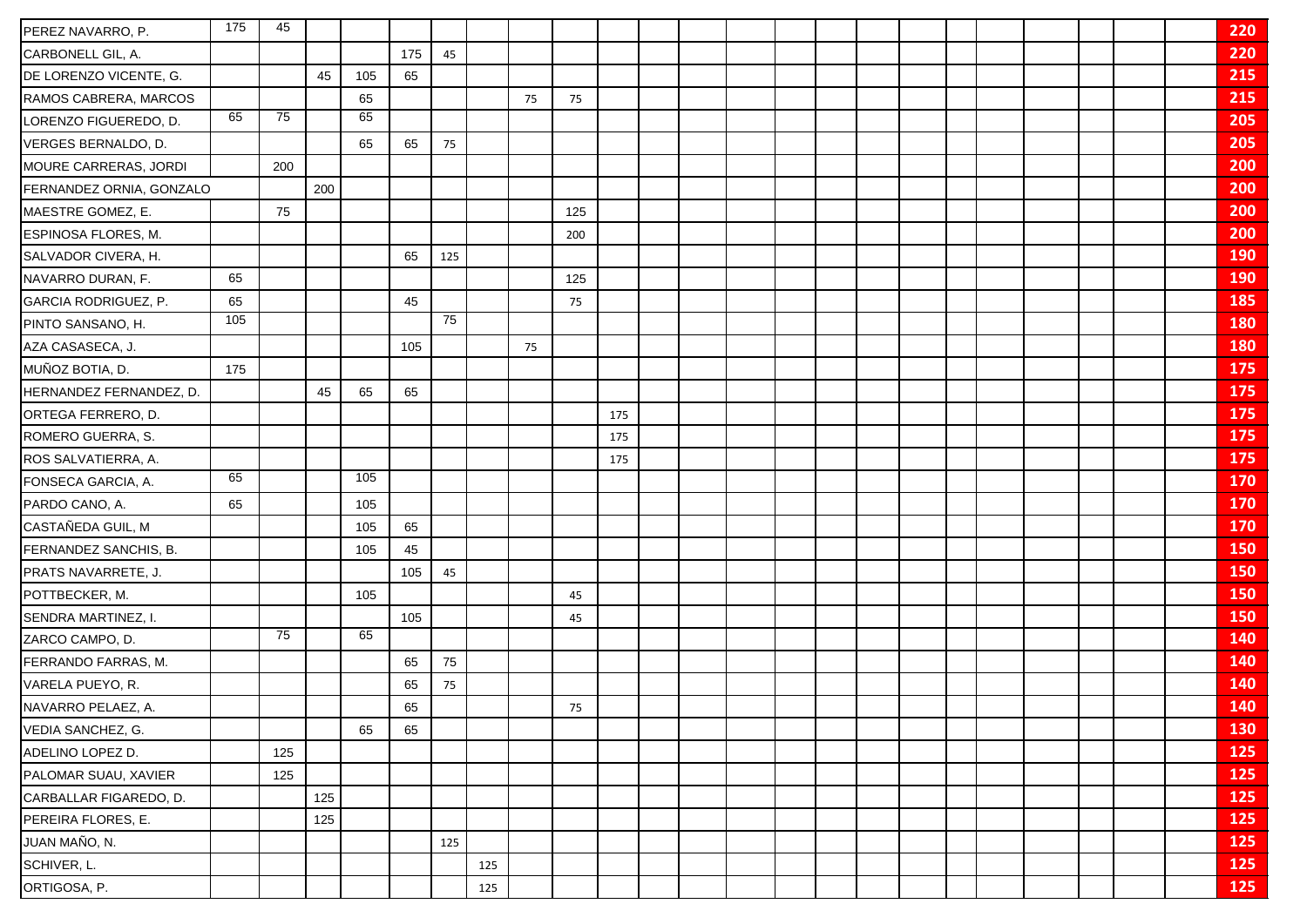| DRIS, M.                  |     |    |    |     |    | 125 |     |     |     |  |  |  |  |  |  | 125        |
|---------------------------|-----|----|----|-----|----|-----|-----|-----|-----|--|--|--|--|--|--|------------|
| GUZMAN LOPEZ, R.          |     |    |    |     |    | 125 |     |     |     |  |  |  |  |  |  | 125        |
| APORTA SANCHEZ, R.        |     |    |    |     |    | 125 |     |     |     |  |  |  |  |  |  | 125        |
| QUINTANA LOPEZ, R.        |     |    |    |     |    |     | 125 |     |     |  |  |  |  |  |  | 125        |
| BERGES BERNALDO, D.       |     |    |    |     |    |     | 125 |     |     |  |  |  |  |  |  | 125        |
| NIKOLIC, L.               |     |    |    |     |    |     |     | 125 |     |  |  |  |  |  |  | 125        |
| CORDERO LOPEZ, A.         |     | 45 | 75 |     |    |     |     |     |     |  |  |  |  |  |  | 120        |
| VILLANUEVA LOPEZ, I.      |     |    | 75 | 45  |    |     |     |     |     |  |  |  |  |  |  | <b>120</b> |
| RANGARAJAN, S.            |     |    |    | 45  |    |     |     | 75  |     |  |  |  |  |  |  | <b>120</b> |
| DIAZ AVILA, PABLO         | 65  | 45 |    |     |    |     |     |     |     |  |  |  |  |  |  | <b>110</b> |
| SHAHRIYOR, R.             | 65  |    |    | 45  |    |     |     |     |     |  |  |  |  |  |  | 110        |
| SHELBAYA, Z.              | 65  |    |    |     |    |     |     | 45  |     |  |  |  |  |  |  | 110        |
| DIEZ VILLAROIG, P.        |     |    |    | 65  |    |     |     | 45  |     |  |  |  |  |  |  | 110        |
| DE CAMARGO NARDI, J.      |     |    |    | 65  |    |     |     | 45  |     |  |  |  |  |  |  | 110        |
| DIAZ ESTEVEZ, I.          | 105 |    |    |     |    |     |     |     |     |  |  |  |  |  |  | 105        |
| PUJADAS GARCIAS, J.       |     |    |    | 105 |    |     |     |     |     |  |  |  |  |  |  | 105        |
| ESTOJERO, D.              |     |    |    |     |    |     |     |     | 105 |  |  |  |  |  |  | 105        |
| VELAZQUEZ MENDEZ, M.      |     |    |    |     |    |     |     |     | 105 |  |  |  |  |  |  | 105        |
| VILARIÑO FERRER, R.       |     |    |    |     |    |     |     |     | 105 |  |  |  |  |  |  | 105        |
| STANI, L.                 |     |    |    |     |    |     |     |     | 105 |  |  |  |  |  |  | 105        |
| GONZLEZ MUÑOZ, F.         |     |    |    |     |    |     |     |     | 105 |  |  |  |  |  |  | 105        |
| ALVAREZ JANIK, R.         |     |    |    |     |    |     |     |     | 105 |  |  |  |  |  |  | 105        |
| HOUDNA, A.                |     |    |    |     |    |     |     |     | 105 |  |  |  |  |  |  | 105        |
| LLIN, A,                  |     | 45 | 45 |     |    |     |     |     |     |  |  |  |  |  |  | 90         |
| MARQUES GALUZ, M.         |     |    |    | 45  | 45 |     |     |     |     |  |  |  |  |  |  | 90         |
| MARTIN ROCA, X.           |     |    |    |     | 45 |     |     | 45  |     |  |  |  |  |  |  | 90         |
| EGEA ALBIÑANA, J.         |     |    |    |     | 45 |     |     | 45  |     |  |  |  |  |  |  | 90         |
| ILLIN, A.                 |     |    |    |     | 45 |     |     | 45  |     |  |  |  |  |  |  | 90         |
| ROY DONAIRE, P.           |     | 75 |    |     |    |     |     |     |     |  |  |  |  |  |  | 75         |
| VAN HULST, P.             |     | 75 |    |     |    |     |     |     |     |  |  |  |  |  |  | 75         |
| RODRIGUEZ PIEDRAS, JAVIER |     | 75 |    |     |    |     |     |     |     |  |  |  |  |  |  | 75         |
| BLANCO GOYTIA, D.         |     |    | 75 |     |    |     |     |     |     |  |  |  |  |  |  | 75         |
| PARDO MORO, A.            |     |    | 75 |     |    |     |     |     |     |  |  |  |  |  |  | 75         |
| BAYO SARASOLA, P.         |     |    | 75 |     |    |     |     |     |     |  |  |  |  |  |  | 75         |
| QUIAN DARRIBA, Y.         |     |    | 75 |     |    |     |     |     |     |  |  |  |  |  |  | 75         |
| MARTINEZ REBOREDO, P.     |     |    | 75 |     |    |     |     |     |     |  |  |  |  |  |  | 75         |
| RODRIGUEZ GARCIA, P.      |     |    | 75 |     |    |     |     |     |     |  |  |  |  |  |  | 75         |
| LLUCH MEDINA, P.          |     |    |    |     | 75 |     |     |     |     |  |  |  |  |  |  | 75         |
| VEDRI ASENSI, G.          |     |    |    |     | 75 |     |     |     |     |  |  |  |  |  |  | 75         |
|                           |     |    |    |     |    |     |     |     |     |  |  |  |  |  |  |            |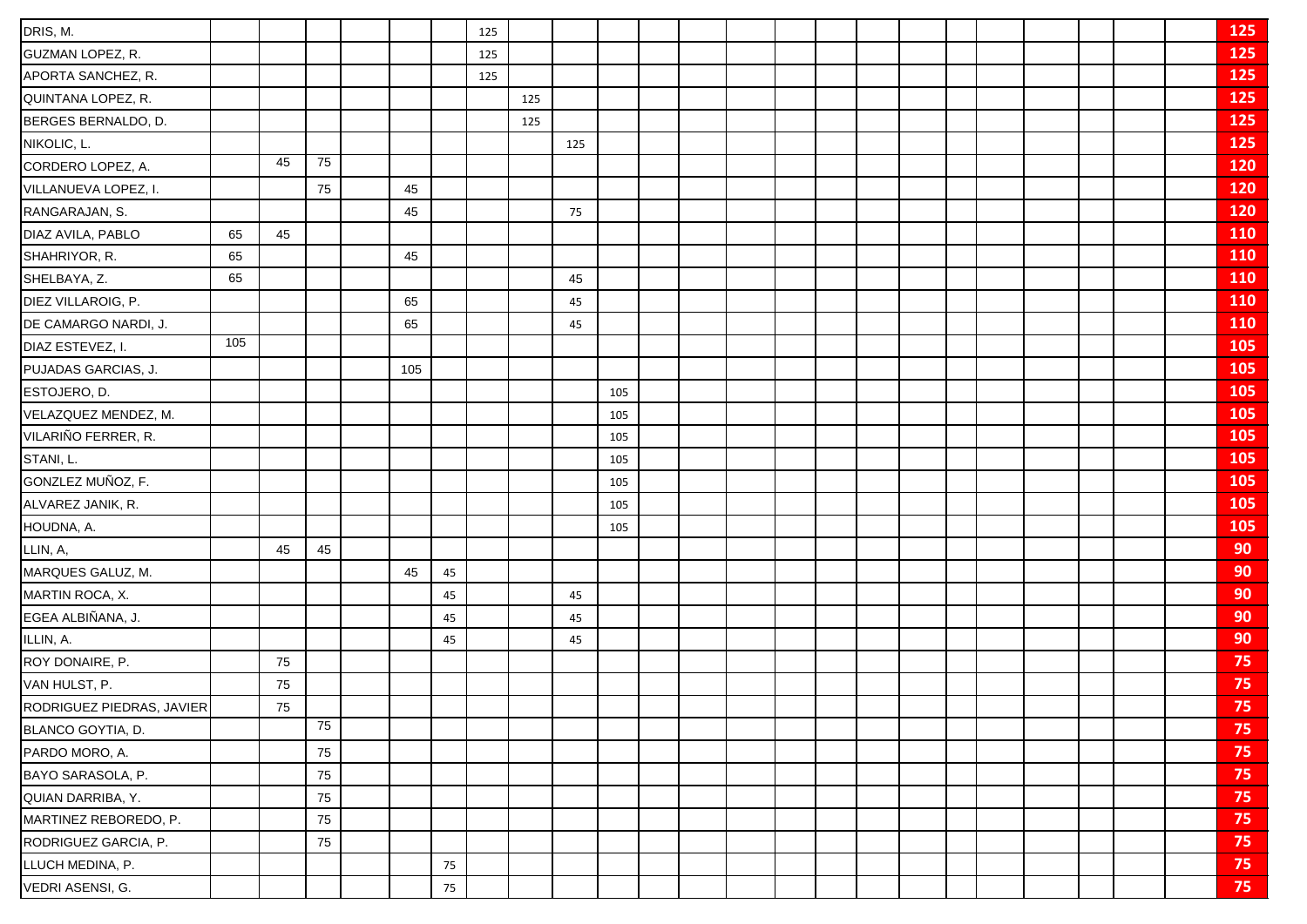| SAEZ-ROYUELA, A.         |    |    |    |    |    | 75 |    |    |    |    |  |  |  |  |  |  | 75 |
|--------------------------|----|----|----|----|----|----|----|----|----|----|--|--|--|--|--|--|----|
| GAVIRA VELASCO, I.       |    |    |    |    |    |    | 75 |    |    |    |  |  |  |  |  |  | 75 |
| GOMEZ LARRINAGA, D.      |    |    |    |    |    |    | 75 |    |    |    |  |  |  |  |  |  | 75 |
| SANCHEZ SANCHEZ, D.      |    |    |    |    |    |    | 75 |    |    |    |  |  |  |  |  |  | 75 |
| SUERO PEREZ-FRADE, E.    |    |    |    |    |    |    |    | 75 |    |    |  |  |  |  |  |  | 75 |
| GOMEZ PAJARES, G.        |    |    |    |    |    |    |    | 75 |    |    |  |  |  |  |  |  | 75 |
| VILCHES REVUELTA, D.     |    |    |    |    |    |    |    | 75 |    |    |  |  |  |  |  |  | 75 |
| GRIGORI, A.              |    |    |    |    |    |    |    |    | 75 |    |  |  |  |  |  |  | 75 |
| AUNION DURAN, P.         |    |    |    |    |    |    |    |    | 75 |    |  |  |  |  |  |  | 75 |
| COZAR JIMENEZ, M.        |    |    |    |    |    |    |    |    | 75 |    |  |  |  |  |  |  | 75 |
| LOPEZ GUILLEN, S.        | 65 |    |    |    |    |    |    |    |    |    |  |  |  |  |  |  | 65 |
| GIMENEZ SANCHEZ, TRISTAN | 65 |    |    |    |    |    |    |    |    |    |  |  |  |  |  |  | 65 |
| GOMEZ ALVAREZ, A         | 65 |    |    |    |    |    |    |    |    |    |  |  |  |  |  |  | 65 |
| NUEZ GARCIA, L.          |    |    |    | 65 |    |    |    |    |    |    |  |  |  |  |  |  | 65 |
| RODELGO MARTIN, M.       |    |    |    | 65 |    |    |    |    |    |    |  |  |  |  |  |  | 65 |
| PATRICIO MERLO, CARLOS   |    |    |    | 65 |    |    |    |    |    |    |  |  |  |  |  |  | 65 |
| CERDA CASTILLO, MARTI    |    |    |    | 65 |    |    |    |    |    |    |  |  |  |  |  |  | 65 |
| ABDEJEV, D.              |    |    |    |    | 65 |    |    |    |    |    |  |  |  |  |  |  | 65 |
| PEREZ MURUGARREN, L.     |    |    |    |    | 65 |    |    |    |    |    |  |  |  |  |  |  | 65 |
| SOOTLA, S.               |    |    |    |    | 65 |    |    |    |    |    |  |  |  |  |  |  | 65 |
| GRAU, M.                 |    |    |    |    | 65 |    |    |    |    |    |  |  |  |  |  |  | 65 |
| PEÑA PEREZ, S.           |    |    |    |    |    |    |    |    |    | 65 |  |  |  |  |  |  | 65 |
| SANCHEZ CERVANTES, Y.    |    |    |    |    |    |    |    |    |    | 65 |  |  |  |  |  |  | 65 |
| ESTEBAN ALONSO, P.       |    | 45 |    |    |    |    |    |    |    |    |  |  |  |  |  |  | 45 |
| CHAPUIS, E.              |    | 45 |    |    |    |    |    |    |    |    |  |  |  |  |  |  | 45 |
| GARRIDO MENA, D.         |    | 45 |    |    |    |    |    |    |    |    |  |  |  |  |  |  | 45 |
| FROST, J.                |    | 45 |    |    |    |    |    |    |    |    |  |  |  |  |  |  | 45 |
| MUÑOZ RUIZ, S.           |    | 45 |    |    |    |    |    |    |    |    |  |  |  |  |  |  | 45 |
| MEDINA MAGAN, M.         |    | 45 |    |    |    |    |    |    |    |    |  |  |  |  |  |  | 45 |
| RODRIGUEZ URDIALES, A.   |    |    | 45 |    |    |    |    |    |    |    |  |  |  |  |  |  | 45 |
| MONTES GARCIA, D.        |    |    | 45 |    |    |    |    |    |    |    |  |  |  |  |  |  | 45 |
| REDONDO MONTALVO, P.     |    |    | 45 |    |    |    |    |    |    |    |  |  |  |  |  |  | 45 |
| DESCALZO ALVAREZ, L.     |    |    | 45 |    |    |    |    |    |    |    |  |  |  |  |  |  | 45 |
| MEANA, N.                |    |    | 45 |    |    |    |    |    |    |    |  |  |  |  |  |  | 45 |
| LASHERAS TEJEDOR, V.     |    |    | 45 |    |    |    |    |    |    |    |  |  |  |  |  |  | 45 |
| BAYO SARASOLA, J.        |    |    | 45 |    |    |    |    |    |    |    |  |  |  |  |  |  | 45 |
| PRIETO PELAEZ, P.        |    |    | 45 |    |    |    |    |    |    |    |  |  |  |  |  |  | 45 |
| HEVIA, S.                |    |    | 45 |    |    |    |    |    |    |    |  |  |  |  |  |  | 45 |
| MENENDEZ ALVAREZ, D.     |    |    | 45 |    |    |    |    |    |    |    |  |  |  |  |  |  | 45 |